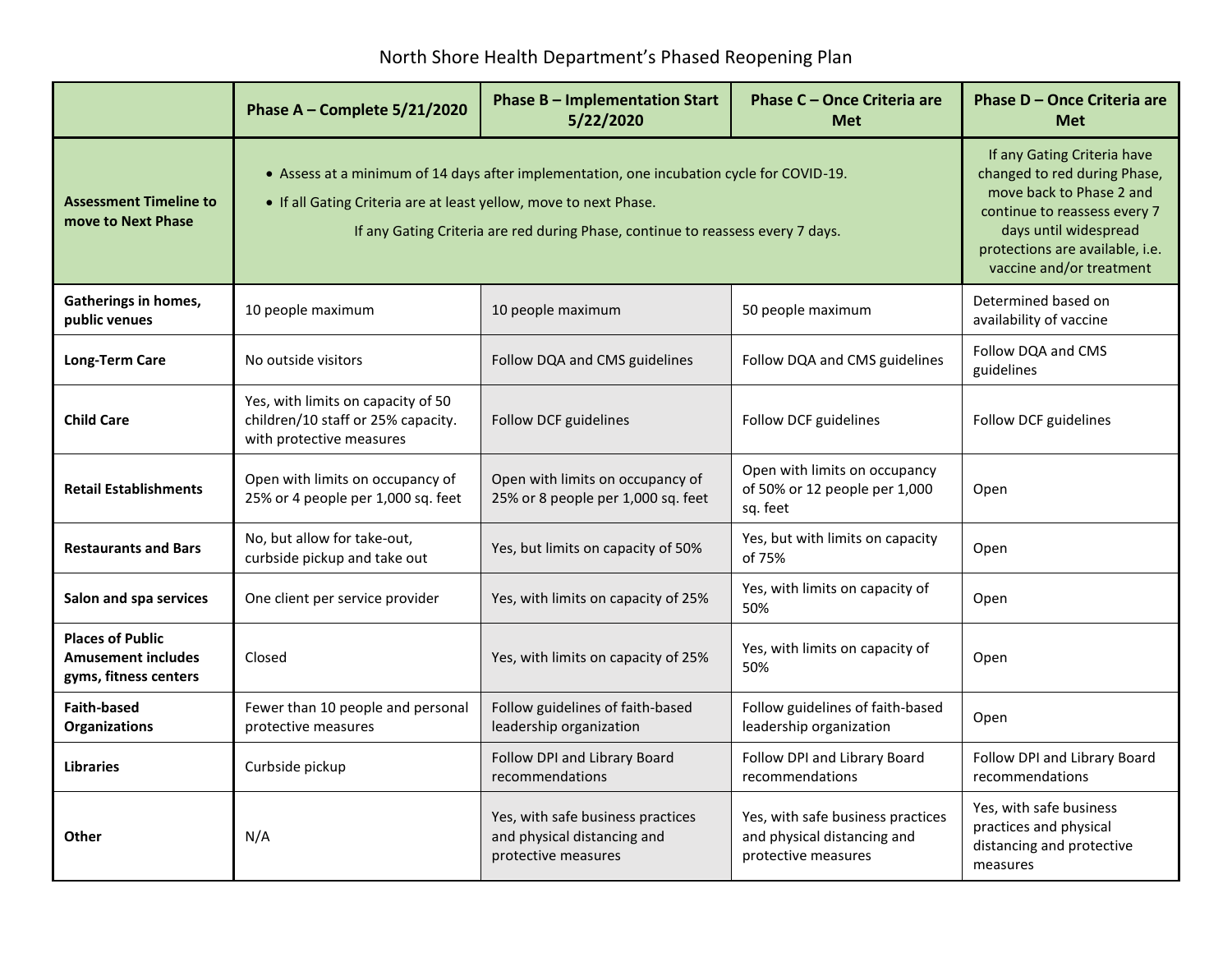## **Safe Business Practices**

Establishing, to the extent possible, curbside pick-up to reduce in-store traffic and mitigate outdoor lines.

Establishing entry lines outside of the business with markings for patrons to enable them to stand at least six (6) feet apart from one another while waiting to enter. Businesses are encouraged to also use alternatives to lines, including allowing customers to wait in their vehicles for a text message or phone call and scheduling pick-ups or entries to the store.

Ensuring one-way traffic in shopping aisles.

Increasing standards of facility cleaning and disinfection to limit worker and patron exposure to COVID-19, as well as adopt protocols to clean and disinfect in the event of a positive COVID-19 case in the workplace.

Adopting policies to prevent workers from entering the premises if they display respiratory symptoms or have had contact with a person with a confirmed diagnosis of COVID-19.

Complying with Physical Distancing and Protective Measure Requirements.

## **Physical Distancing and Protective Measures**

Maintaining physical distancing of six (6) feet between people not residing in a single living unit or household.

Washing hands with soap and water for at least 20 seconds as frequently as possible or using hand sanitizer.

Covering coughs or sneezes (into the sleeve or elbow, not hands).

Regularly cleaning high-touch surfaces.

Not shaking hands.

Use of a mask or cloth face covering.

*Note: the use of masks or cloth face coverings is strongly recommended but shall not be required due to equity concerns regarding the challenges that either may cause for individuals because of disabilities and/or shortages of PPE.*

Following all other public health recommendations issued by State of Wisconsin Department of Health Services, Milwaukee County Department of Health & Human Services and the U.S. Centers for Disease Control and Prevention.

CMS- Centers for Medicare and Medicaid

DCF- Wisconsin Division of Children and Families

DPI- Wisconsin Department of Public Instruction

DQA- Wisconsin Division of Quality Assurance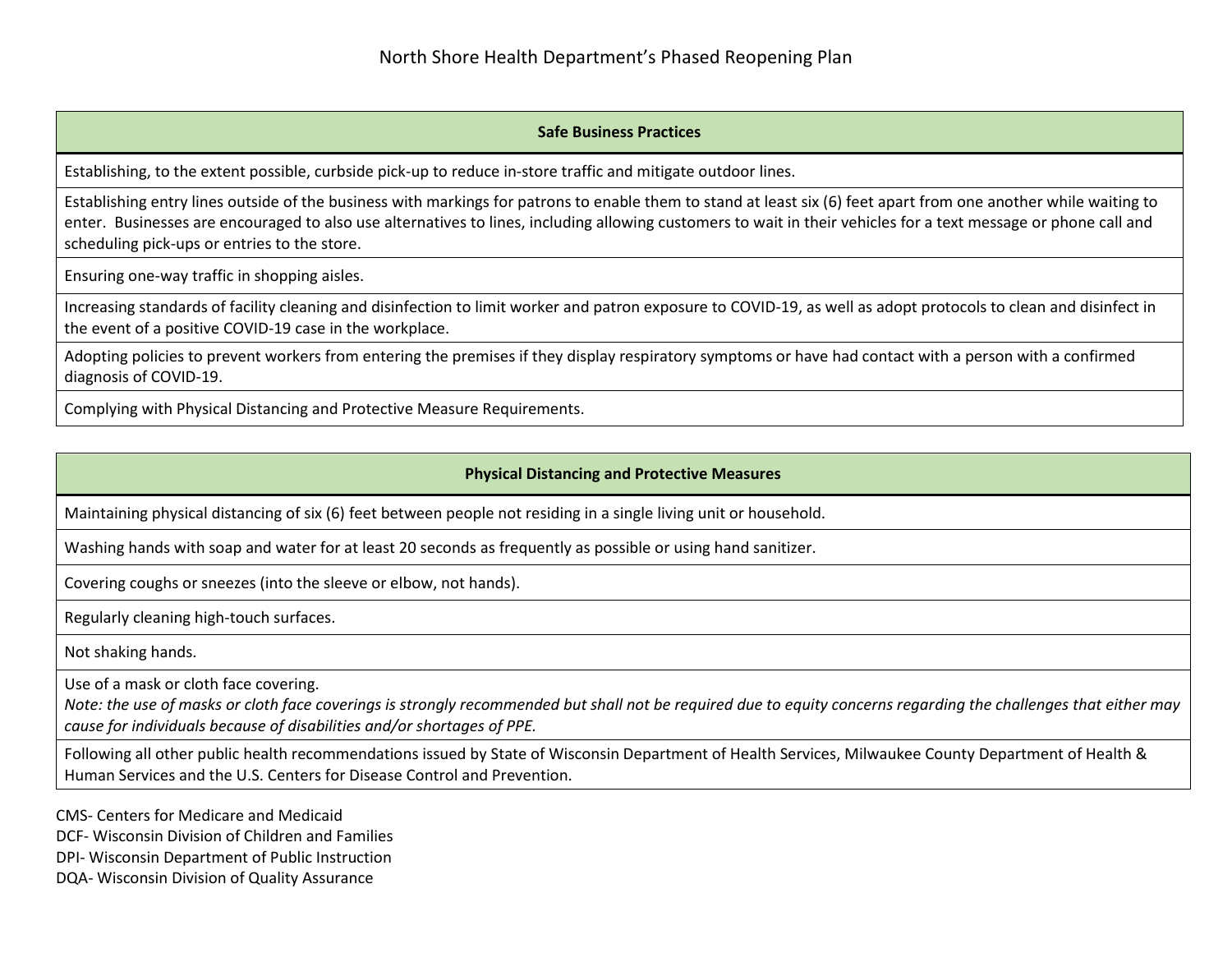Gating Criteria. Gating Criteria will be assessed daily with re-evaluation intervals based on increasing level of risk of transmission due to progression through the phases of the Local Health Plan for Milwaukee County. If thresholds are maintained, the undersigned local health officers will assess the ability to move to the next phase as defined in the Local Health Plan for Milwaukee County.

The following measures serve as the Gating Criteria:

- a. **Cases**: COVID-positive ratio trajectory
- b. **Testing**: Testing availability for all residents with COVID-19 symptoms
- c. **Care**: Hospitals' ability to treat all patients requiring hospitalization without resorting to crisis standards^
- d. **Personal Protective Equipment (PPE):** Adequate PPE available for healthcare personnel and first responders
- e. **Tracing**: Ability to count, trace, and monitor COVID-19 cases and outbreaks in real time

| <b>INDICATOR</b> | <b>KEY METRIC</b>                                                                                                                      | <b>THRESHOLD METRICS for Milwaukee Area</b>                                                                                                                                                                                                                           |                                                                                                                                                                                                                                                                                                                 |                                                                                                                                                     |
|------------------|----------------------------------------------------------------------------------------------------------------------------------------|-----------------------------------------------------------------------------------------------------------------------------------------------------------------------------------------------------------------------------------------------------------------------|-----------------------------------------------------------------------------------------------------------------------------------------------------------------------------------------------------------------------------------------------------------------------------------------------------------------|-----------------------------------------------------------------------------------------------------------------------------------------------------|
| <b>CASES</b>     | Downward trajectory of<br>positive cases of COVID-19 as a<br>percentage of total tests*                                                | Trajectory of positive cases as percentage*<br>(using linear regression across 14 days of data to assess trend)*<br>Negative trajectory for 14 days, or % positive <5%<br>ireen<br>Yellow: Negative trajectory for 7 days<br>Red: Does not meet green/yellow criteria |                                                                                                                                                                                                                                                                                                                 |                                                                                                                                                     |
| <b>TESTING</b>   | Testing availability for all<br>residents with COVID-like<br>symptoms, with priority toward<br>vulnerable populations<br>(OR logic)    | Total Tests/day*<br>(rolling average over last 7 days)<br>Green 4,000+ tests/day<br>Yellow: 2,000-4,000 tests/day<br>$Red: < 2,000$ tests/day                                                                                                                         |                                                                                                                                                                                                                                                                                                                 | <b>Positive Tests as % of All Tests</b><br>(rolling average over last 7 days)<br>Freen <5% positive<br>Yellow: 5-10% positive<br>Red: 10%+ positive |
| <b>CARE</b>      | Hospitals have ability to treat<br>all patients requiring<br>hospitalization without<br>resorting to crisis standards^*<br>(AND logic) | Using "AND" logic<br>% of MKE area Hospitals<br>indicating they are NOT in<br>crisis care*^<br>Green 100%<br><mark>Yellow:</mark> 95%<br><mark>Red:</mark> <95%                                                                                                       | "% of MKE area Hospital beds utilized for COVID+<br>patients"<br>(# of Hospitalized COVID-19 Positive Patients) / (Total ICU<br>Bed Usage + Total Floor Bed Usage)<br>Green: <10% of hospital patients are COVID+<br>Yellow: 10-20% of hospital patients are COVID+<br>Red: 20% of hospital patients are COVID+ |                                                                                                                                                     |